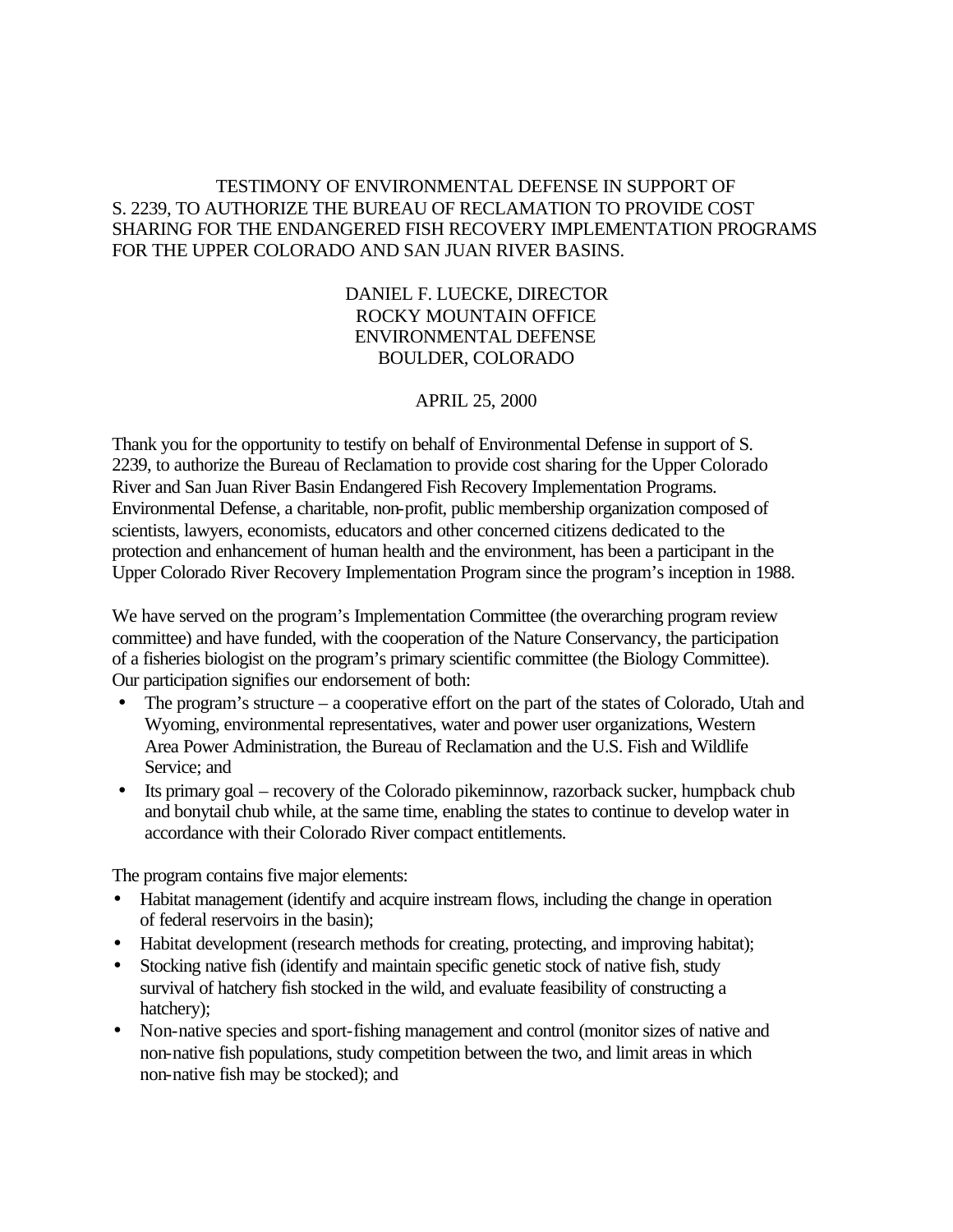• Research, monitoring, and data management (study various means of recovering fish, monitor long-term population trends, recommend flows, evaluate genetic differences between populations, recommend facilities to hold and protect rare fish, evaluate differences between hatchery and wild fish, establish brood stock, and develop and manage centralized data base).

From an environmental point of view, since the program's official start-up in early 1988, the debate over the endangered fish in those parts of the basin addressed by the program has become more constructive and has focused on a more coordinated research effort. An agreement is emerging on habitat needs and the research agenda of the Service's fisheries biologists is now more coordinated with its responsibilities for habitat protection. Priority reaches have been identified in the Green-Yampa system and the Colorado (upstream of its confluence with the Gunnison) and all parties are edging closer to agreements on flows.

Notwithstanding the slow pace of meeting habitat needs in important areas like acquisition and conversion of water rights to instream flows, Environmental Defense remains committed to the program. To this end, it has, with the Nature Conservancy (whose letter of support for S. 2239 is attached to these comments), assembled a professional team to participate at all important levels of the program, established a regular discourse among the environmental representatives who are participating in the program, and involved more of the environmental community in Colorado, Utah and Wyoming.

The program has made significant progress toward recovering the endangered fish. When issuing biological opinions on existing and new water project actions requiring section 7 Endangered Species Act consultations, the program is designed to serve as the "reasonable and prudent alternative" to avoid jeopardy to the species for water depletion impacts. In the past 13 years, there are strong scientific indicators that the Colorado pikeminnow population trends in both the Green and Colorado rivers have been positive. According to the U.S. Fish and Wildlife Service the number of adult fish being caught in the Green River has tripled, while adult catches in the Colorado River have increased nearly eightfold. The humpback chub populations in the Colorado River appear to be stable.

For the two other fish, the razorback and the bonytail, the data are less encouraging. However, a major stocking effort has been initiated. In 1999, more than 60,000 razorback sucker larvae were stocked, along with over 7,500 much larger fish. For the first time in the Green River, fish stocked from previous years are appearing in the spawning areas in reproductive condition. In addition, new young adult fish are being captured, indicating that successful reproduction in the wild is occurring.

In 1999, 10,000 bonytails were stocked at each of two sites. A third site will be added in the spring of this year. Another 70,000 are being reared for stocking also in the spring of 2000. Previously stocked fish are being captured in the wild and are showing good growth.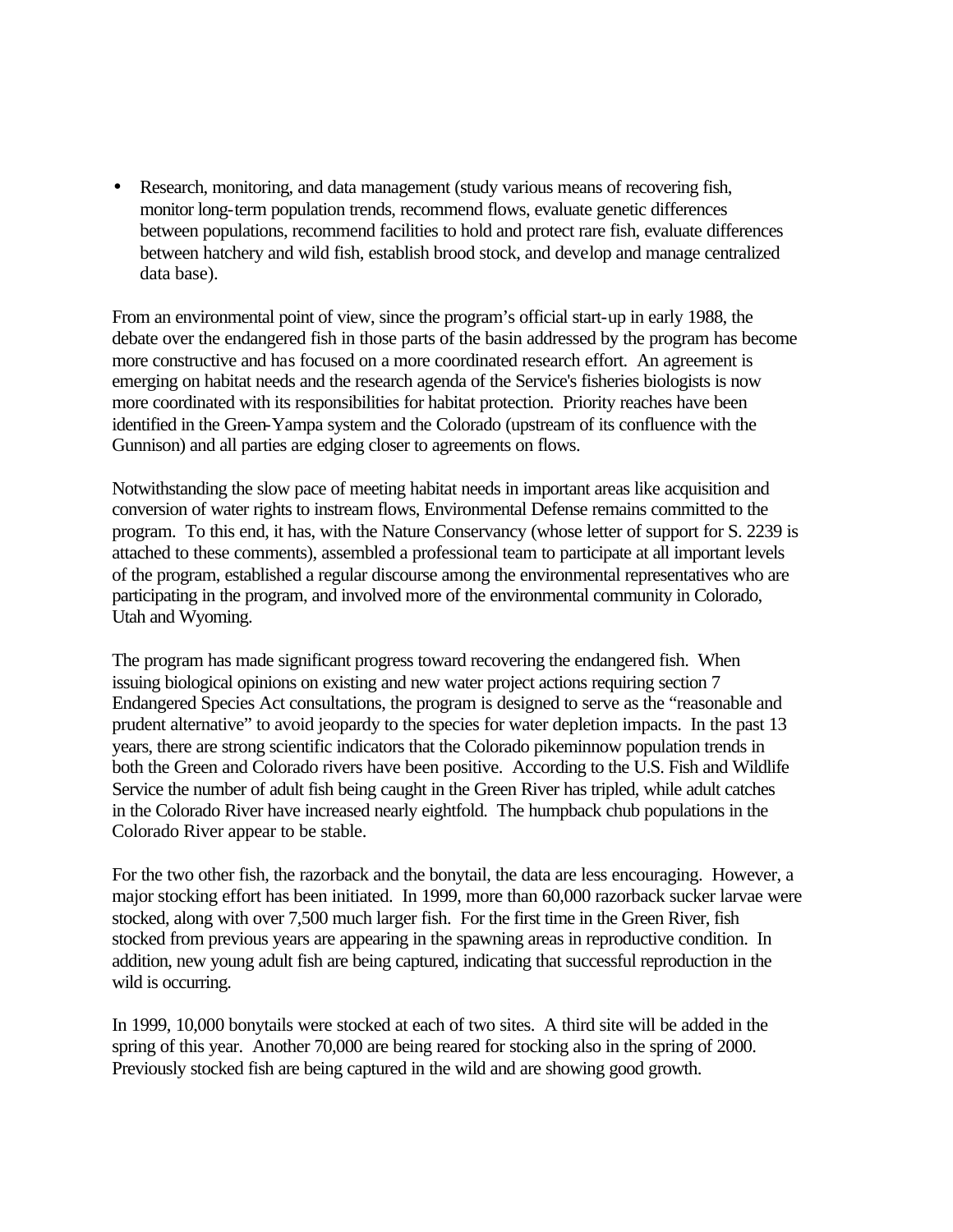Other program accomplishments are being made in the areas of flow enhancements and habitat development. Bureau of Reclamation dams and other dams on the Colorado River are being operated to provide high spring releases without impacting these projects' ability to supply irrigation, municipal, and industrial water. The program continues to restore the floodplain in areas that do not negatively impact landowners. This floodplain habitat provides nursery areas for young fish during spring snowmelt runoff. To date, the program has removed dikes and levees along the river to provide natural flooding of more than 2,000 acres.

On the other side of the ledger, the program has been of great benefit to water users. More than 200 favorable biological opinions have been issued under section 7 of the Endangered Species Act, covering more than 500 projects totaling nearly 600,000 acre-feet of water depletions. Another major programmatic biological opinion that addresses more than one million acre-feet of water use was completed just prior to the end of last year.

Priorities for the immediate future include:

- Construction of two additional fish ladders around barriers on the Colorado River, opening another 50 miles of historic fish habitat; and
- Improvements in efficiency of operations on the Government Highline Canal (the primary irrigation water supply to the Grand Valley in Colorado) by reducing operational losses which will enable water users to reduce diversions by more than 28,000 acre-feet per year, and thus make that water available to help fish without impacting irrigators; and
- Development of specific recovery goals for all four species of endangered fish that augment the existing numeric population goals with complete and detailed habitat components.

Environmental Defense believes that long-term program funding support represents the best chance for recovering and ultimately delisting the Colorado River endangered fish. Program activities have demonstrated success toward recovering the fish and toward reasonable water management to enable water and power development and recreational water use to occur.

It is critical to the continued recovery of the four species of endangered fish and to future successful water management for multiple uses that program funding continue. Therefore, on behalf of Environmental Defense, I respectfully request your passage of S. 2239 to authorize the Bureau of Reclamation to provide cost sharing for the endangered fish recovery implementation programs for the Upper Colorado and San Juan River Basins.

Thank you for this opportunity to testify. I am happy to answer any questions you may have.

**Attachment**: Nature Conservancy letter of support for S. 2239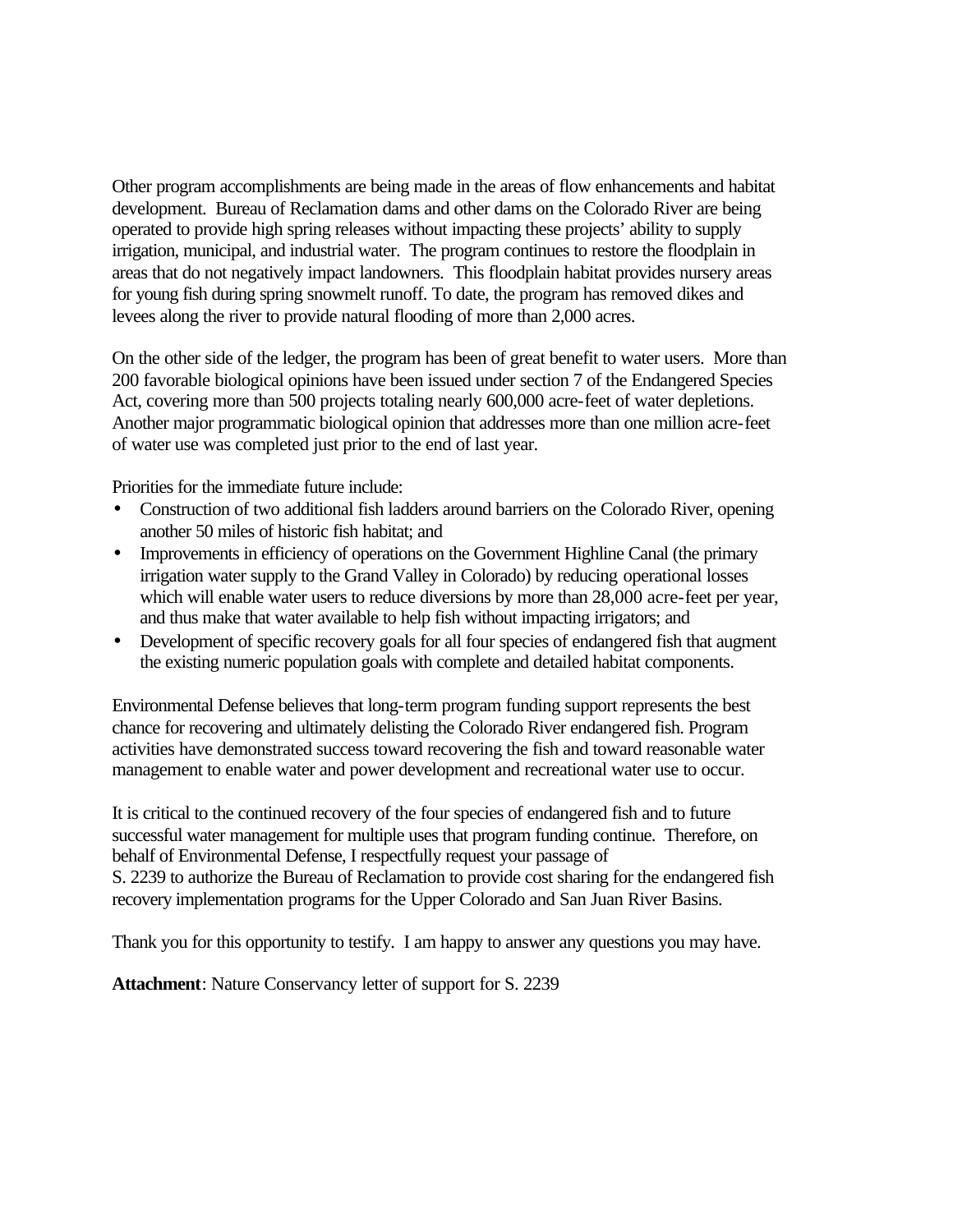April 18, 2000

The Honorable Gordon Smith, Chairman Water and Power Subcommittee Senate Energy and Natural Resources Committee United States Senate 312 Hart Senate Office Building Washington, D.C. 20510

Re: S. 2239, Concerning Cost Sharing for the Recovery Implementation Program for Endangered Fishes in the Upper Colorado River Basin.

Dear Chairman Smith:

I write to express the strong support of The Nature Conservancy for the passage of S. 2239, a bill to increase the cost sharing for the Endangered Fish Recovery Implementation Programs for the Upper Colorado and San Juan River Basins. We support this bill because: 1) it significantly increases the non-federal cost sharing in the Upper Basin program, 2) it clarifies and strengthens the authority of the U.S. Bureau of Reclamation to participate in this program, 3) it refrains from making any other endangered species policy, and 4) it is fully endorsed by a broad stakeholder consensus, which has been built in 5 years of hard discussions.

The Nature Conservancy is a non-profit land and water conservation organization, with over 1 million individual members and 1,900 corporate sponsors, and with a strong chapters in Colorado and Utah. We have been actively collaborating on the recovery program for the endangered fishes in the Upper Colorado River Basin since its inception in 1988. We have invested deeply in this program because it offers the best prospects for recovery of the four federally listed fish species that symbolize our natural heritage in the great river system of the West's interior desert – the Colorado River. This program is now making substantive progress towards that very difficult goal of recovering this heritage.

This program is making progress on-the-ground:

Flow Enhancement. Annually, releases from federal and private reservoirs are coordinated to augment spring peak flows on the Colorado River near Grand Junction. Last year, coordinated reservoir operations delivered 63,000 acre-feet of water on top of the peak. Storage water was also delivered this year to meet the base flow targets for this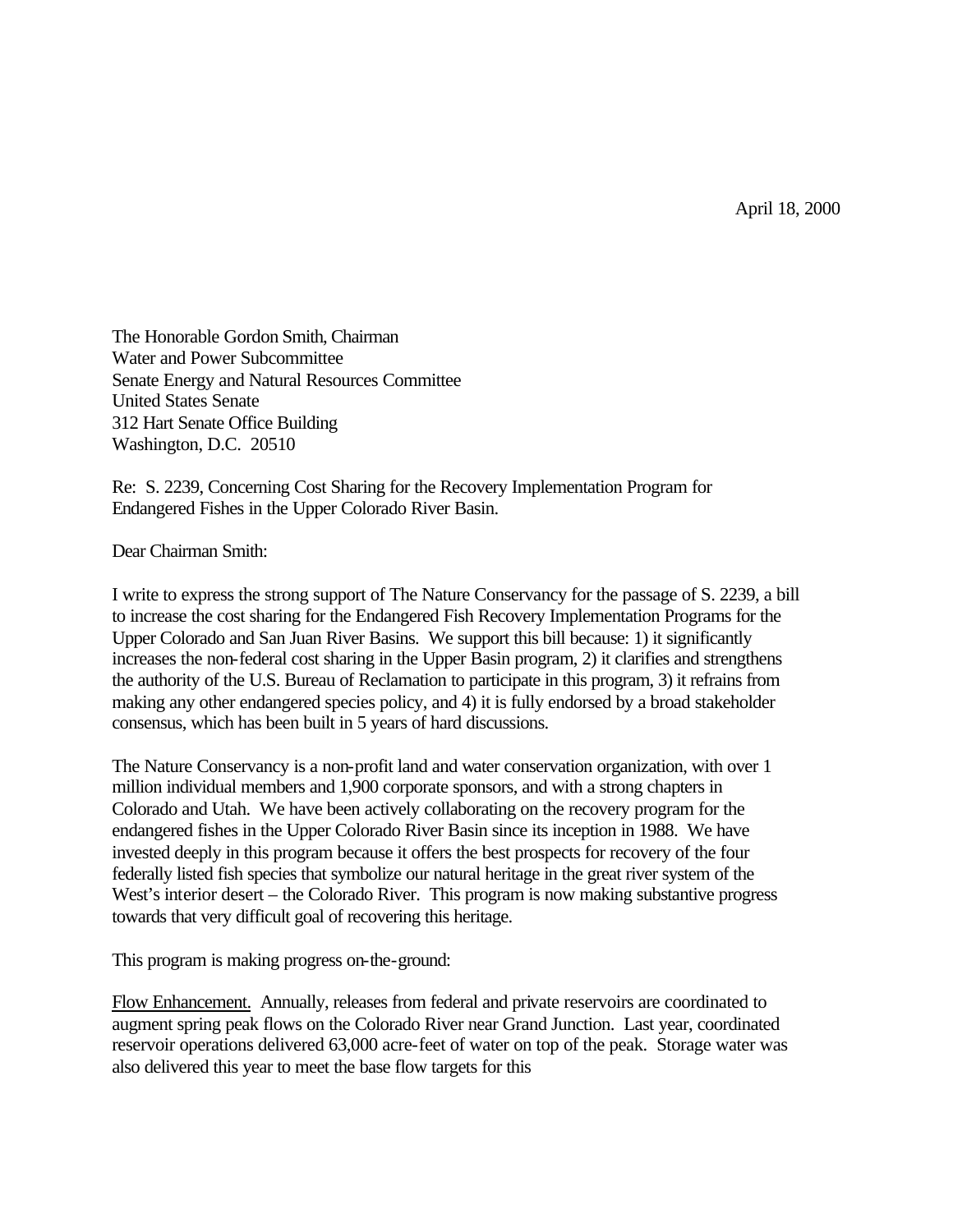reach, while a programmatic biological opinion on water depletions from the Colorado River above the Gunnison (that packaged flow enhancements, depletion limits, and other recovery actions) was finalized after years of intense stakeholder discussions. Since 1990, experimental releases from Flaming Gorge Reservoir in Utah have been made to improve the downstream flows for pikeminnow and razorback and to formulate recommendations for the year round operation of this controlling, federal reservoir on the Green River. A similar experiment is almost finished for the controlling federal reservoirs on the Gunnison River in Colorado.

Floodplain Habitat and Fish Passage. Levees were experimentally breached at 8 public land sites on the Green River creating up to 1,734 acres of more productive floodplain habitat. Flood easements have been purchased from willing landowners for another 580 acres on the Green and Colorado rivers, and yet another 1,600 acres of flood easements are in negotiation. Design work is nearing completion on fish passages at the Price-Stubb and Grand Valley Roller dams, which together with the notch at the Grand Valley Irrigation Company dam, will open up 55 miles of habitat on the Colorado River.

Non-native Fish Control. Last year, the Colorado Wildlife Commission adopted a regulation to control stocking of private ponds with non-native fish. This regulation complements the federal-state procedures adopted in 1996 to reduce the impact of stocking non-native, warmwater fish in both public and private waters. A unique barrier net was installed at Highline Lake near Grand Junction to prevent escapement of non-native sportfish into the Colorado River. Tens of thousands of non-native fish were experimentally removed from selected reaches of the Green, Colorado, Gunnison and Yampa rivers, and from floodplain ponds along the Gunnison and Colorado rivers.

The native fish appear to be responding:

Colorado Pikeminnow. The populations of the river system's top native predator appear to be increasing in both the Green and Upper Colorado rivers. The adult catch rate in the Green and Colorado rivers has increased markedly. Presently, there are an estimated 750 adult Colorado pikeminnow in the Upper Colorado River, which is up from 600 in 1994. An estimate of the size of the Green River population is underway. Pikeminnow are using the fish passage completed in 1996 on Redlands Dam near the mouth of the Gunnison River to gain restored access to 57 miles of river habitat. Pikeminnow may have also utilized the new fish notch at the Grand Valley Irrigation Company diversion dam on the Colorado River near Grand Junction.

Humpback Chub. In the Blackrocks and Westwater canyons of the Colorado River, the population is doing well with 1,500 and 2,200 estimated numbers of adults in each canyon. When compared with the chub population in the Grand Canyon, densities of these populations are comparable. Estimates of the size of the populations in Yampa and Desolation/Gray canyons are underway.